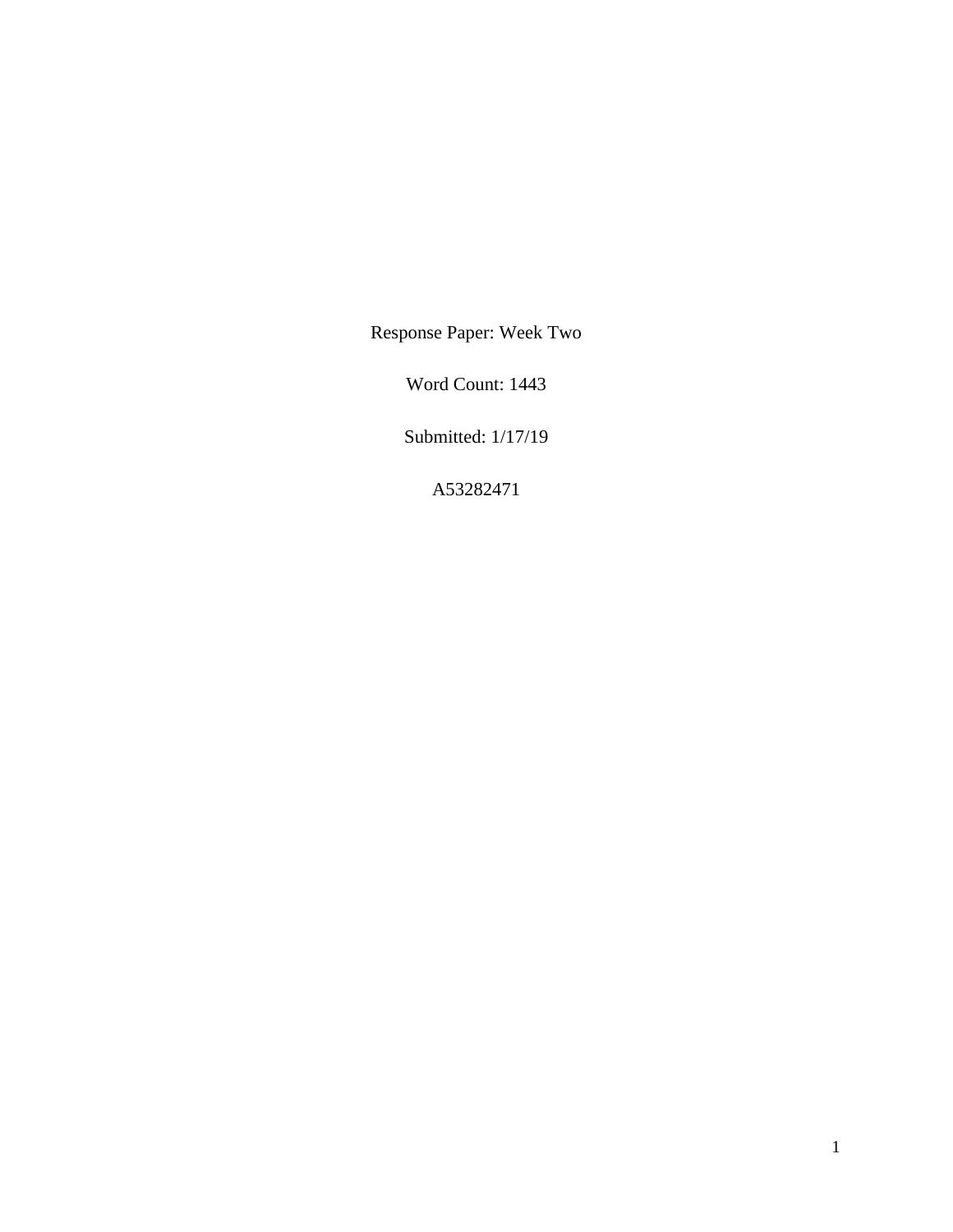## *Horse-Trading, Not Horse-Racing*

The deliberative conception of democracy has radical implications for preference-based reasoning. Preferences are exogenous to many formal models of political activity, with the result that opportunities for *altering* preferences are given short shrift. Such preference alteration has been the core of democratic activity in most societies that have practiced democracy – the contemporary American habit of making speeches to cameras in empty chambers before casting an unpersuaded vote is decidedly an aberration. But if we take the idea of preference alteration seriously, this raises several new questions. Can we make sense of people being wrong about their own interests? Does the form of preference-alteration matter, or should we confine our attention to the result? And who exactly should do the deliberating?

To begin with, preference alteration subsequent to good-faith deliberation implies that at least some preferences were wrongly-held. This limited violation of the rational actor assumption clashes violently with the assumptions underlying much of social choice theory. If preferences fail to correspond with interests, then preference aggregation prior to deliberation will reach Pareto-suboptimal results. There is thus a deadweight loss associated with voting that must be remediated by a process that aligns preferences with interests. Deliberation is an ideal candidate procedure, but we can imagine others – compulsory reflection (recalling Rawls' reflective equilibrium) or propaganda, for example.

Framing the issue as one of public competence, Arthur Lupia emphasizes the costs of squandering limited attention on ineffective competence-generating schemes. He investigates whether deliberation can enhance civic competence, and identifies a set of necessary conditions for competence-generating deliberation, comprising existence conditions (there must be a better argument and some people must know it), persuasive conditions (deliberation must cause at least

2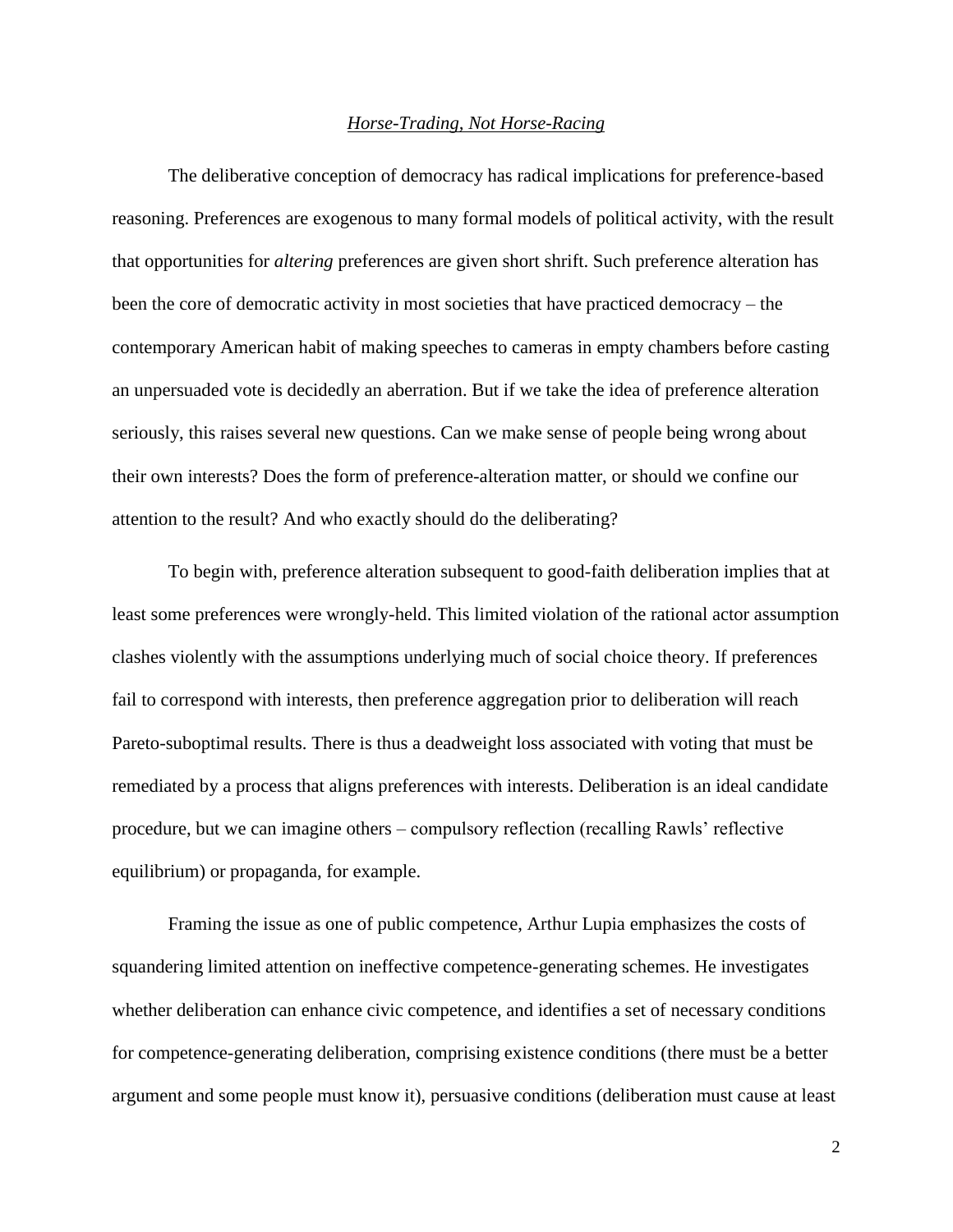*some* net change towards the better argument, requiring that the argument be presented in terms interlocutors can parse), and "cognitive victories": the argument must win battles for attention (anything distracting may impair uptake), memory (people must be able to remember it) and choice (the new argument must correlate better with interlocutors' past observations). These parameters recall the requirement in Condorcet's jury theorem that participants have a slightly greater chance of being right than wrong. Lupia's persuasive conditions are therefore not guaranteed by the rules of the system, and must be supplied elsewhere – by culture, training or experience.

Second, if preferences can be aligned with the public interest by means of deliberation, the form of persuasion seems to matter greatly. We must expand our concern to take in more than just the result of deliberation – the process itself is significant because it strongly colors impressions. I may be persuaded to act, or cajoled, or bargained with, or coerced, but my attitude toward both my interlocutor and the deliberative process as a whole is likely to be quite different in each case. So what form will this persuasion take? Jon Elster distinguishes between two types of speech acts – arguing and bargaining. These take the form of discussion, which is based on the power of the better argument, and bargaining, which is based on the resources that make threats and promises credible. Each is subject to criteria – arguing to validity criteria, bargaining to credibility criteria.

Elster identifies two axes – intra-political vs. extra-political bargaining and horizontal bargaining among legislators vs. vertical bargaining between the government and legislators. For Elster, credibility is the core feature of bargaining. He also identifies a "threat-warning ambiguity" which leads to breakdowns and misunderstanding in negotiation. Elster follows Habermas in arguing that speakers who aim at understanding rather than success are committed

3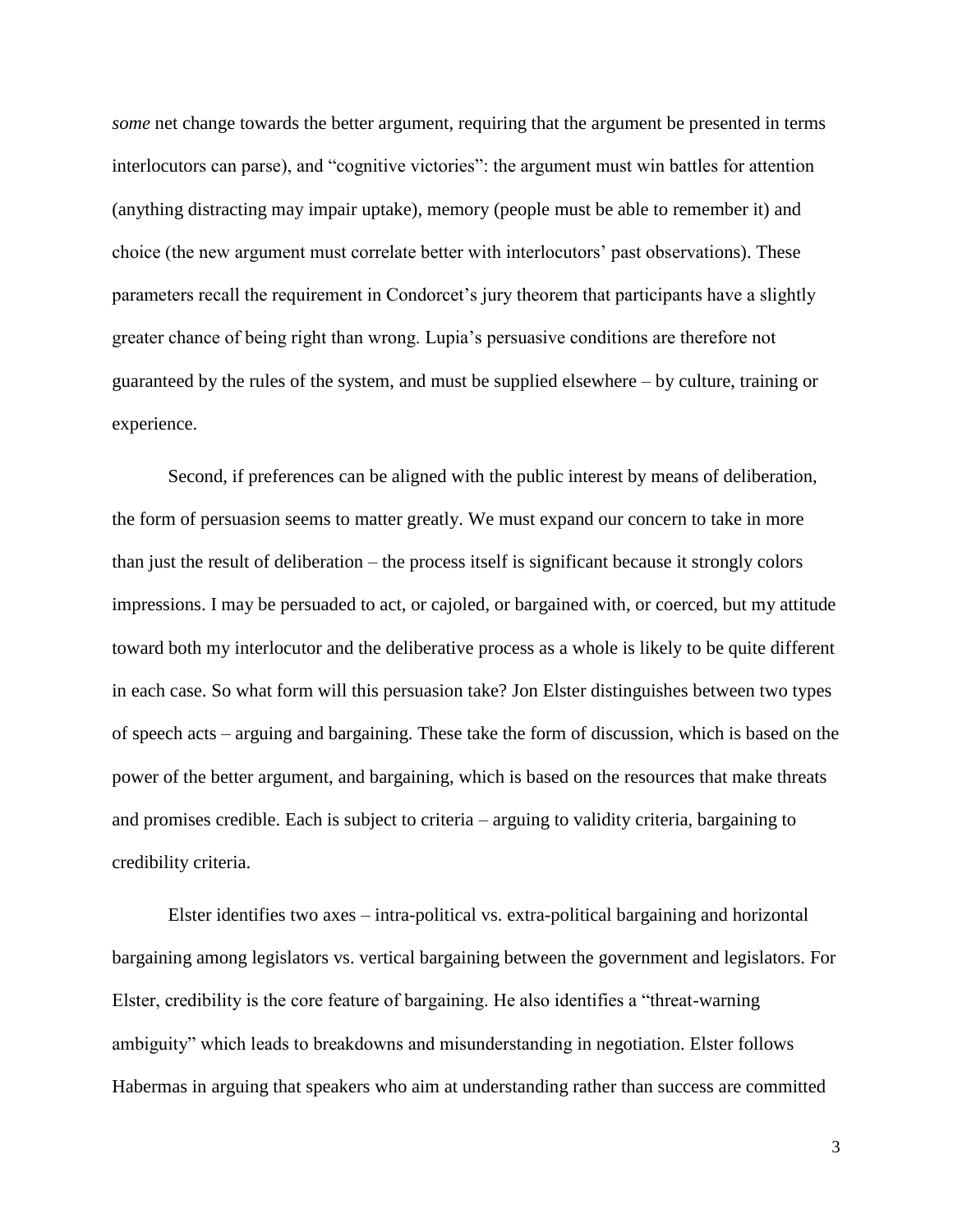to three validity propositions: propositional truth, normative rightness, and truthfulness. Speakers who wish to *appear* to aim at understanding must also commit themselves to these validity propositions. In this sense, as we will see later, deliberation depends on some quorum of individuals genuinely committed to the public good.

On Elster's account, bound mandates from one's constituents and other strategies of precommitment (burning one's ships) enhance credibility. "Parties that bargain within a pre-existing institutional framework can use it for strategic purposes." <sup>1</sup> Elster discusses the strategic uses of purportedly non-strategic arguments, citing threats issued as warnings and self-interested claims grounded in impartial principle. He offers four reasons why individuals might find it in their selfinterest to substitute an impartial argument for an expression of their own interest. First, "if others believe that one is truly arguing from principle, they may be more willing to back down"<sup>2</sup> because they anticipate intransigence. Second, legislative coalitions may use publicregarding language as a fig leaf for backroom deals. Third, "by citing a general reason one might actually be able to persuade others."<sup>3</sup> Finally, there may be a social norm against outright expression of self-interest and in favor of expressing everything in terms of the public interest. Elster makes the fascinating point that all four of these reasons are dependent on the existence of genuinely impartial actors in the system – if everyone believes that everyone else is motivated by self-interest, then these strategies are unworkable. "Impartiality is logically prior to attempts to exploit it."<sup>4</sup>

 $\overline{a}$ 

<sup>&</sup>lt;sup>1</sup> Elster, J. "Two Constituent Assemblies." Journal of Constitutional Law, March 2000. p.394

<sup>2</sup> Ibid p.408

<sup>3</sup> Ibid p.408

<sup>4</sup> Ibid p.409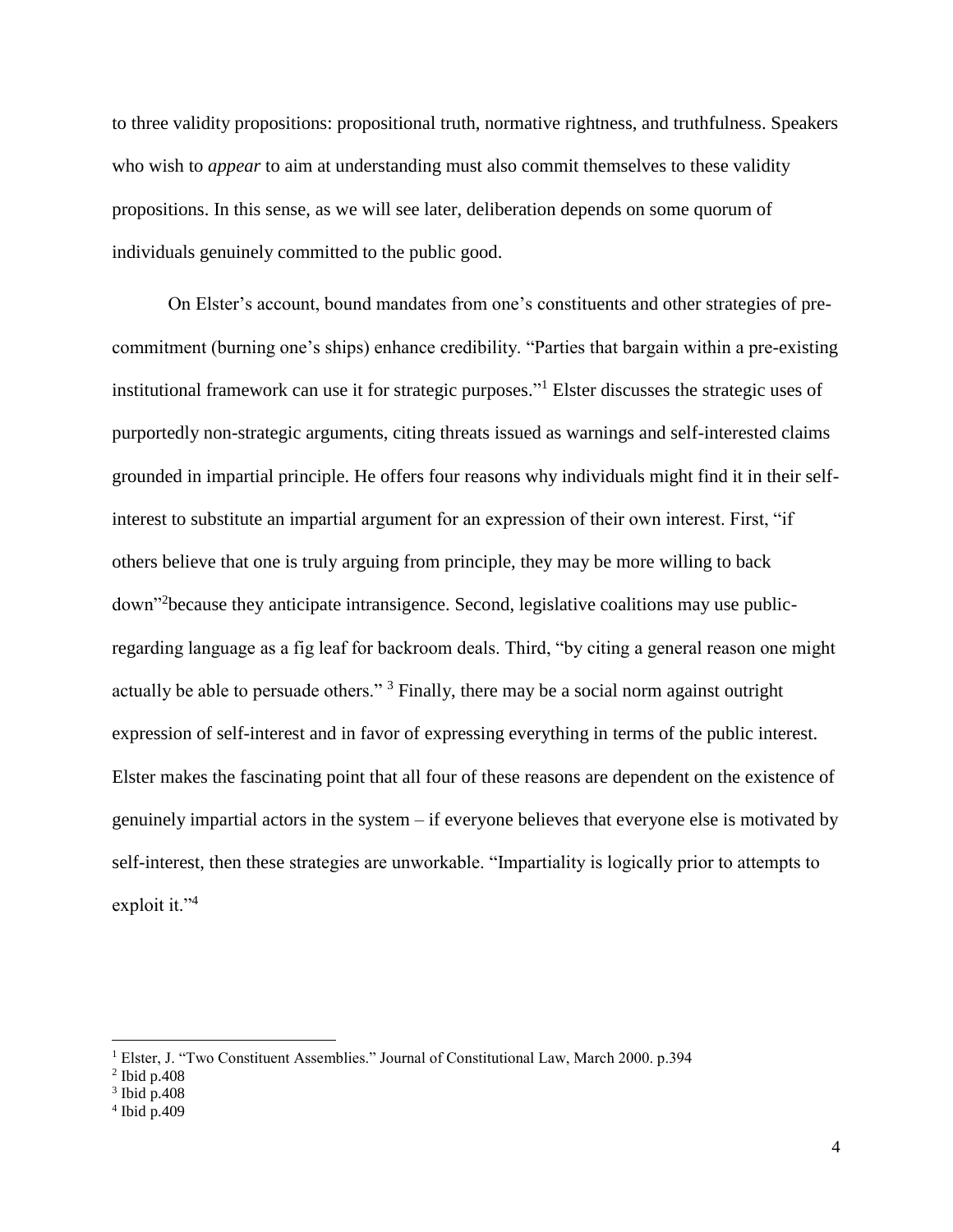If preferences can be altered either by reasoned argument or strategic bargaining, it seems desirable to separate these activities so as to avoid misunderstandings. A Pareto-optimal outcome might be achieved by an initial round of good-faith deliberation, followed by a second round of bargaining. Alternately, those who are to conduct the bargaining might be elected from those who conducted the deliberation. These methods maximize interest discovery prior to bargaining, ensuring that each individual is bargaining towards a goal that actually serves their interests.

Gerald Mackie argues that voting rules shape deliberation.<sup>5</sup> He cites examples from Papua New Guinea and Colombia to conclude that plurality-rule voting diminishes the quality of deliberation by encouraging horse-race coverage, and that it throws away important information by only recording first-ranked preferences – a "centripetal" process tending to diminish public welfare. Preferential voting, by contrast, encouraged horse-trading and other "centrifugal" incentives to promote the public good. In short, electoral rules can incentivize "more general outcomes and a public discourse more oriented to the general good. For Mackie, "deliberation transforms preferences in the direction of the common good," and voting and deliberation shape one another – deliberation informs voting and the known fact of voting improves deliberation by compelling speakers to be reasonable and gain the consent of their interlocutors.

Mackie stresses that deliberation itself is not a decision rule, and that even in cases of near-unanimous deliberation a vote would still be required. Mackie approves of this because deliberation at its worst can be coercive, and the requirement that voting be separate reduces the

 $\overline{a}$ 

<sup>5</sup> Mackie, G. in Bachtiger, A. et. al. "T*he Oxford Handbook of Deliberative Democracy* (Oxford: Oxford University Press) 2018.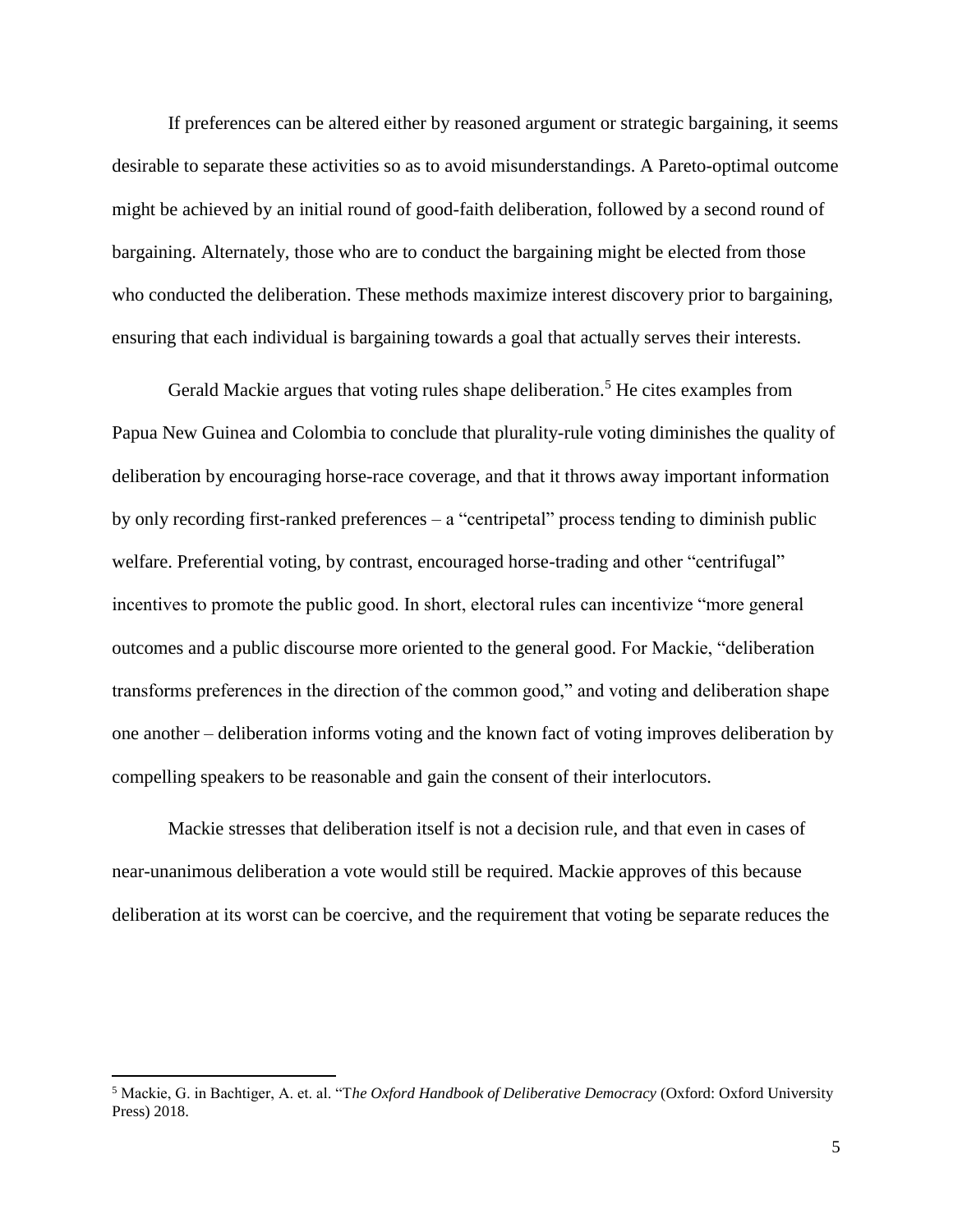likelihood of coercion. Similarly, Jane Mansbridge et. al argue that ideal deliberation presumes respect for one another and the absence of coercive power.<sup>6</sup>

Finally, who should be entitled to deliberate? In representative democracies, it seems clear that the most urgent need for civic competence can be found among the representatives. Elster cites efficiency arguments for property qualifications, and he concludes that "when rights and efficiency point in the same direction, they are more powerful than an argument of either kind opposed by an argument of the other kind,"<sup>7</sup> while acknowledging that when justifying particular constitutional arrangements right and efficiency arguments are to some extent fungible.

But should deliberation be limited to representatives? Is there some value to public deliberation as well? Mackie identifies a "mandate" value of voting – doing one's part to instantiate the public good – that remains even when a vote is unlikely to sway the outcome. He also argues that the three central mechanisms of modern political democracy are public deliberation, voting and representation. I argue that there is a similar "mandate" value to public deliberation in the form of deliberative micropublics. Despite the fact that only a small proportion of the population is ever likely to be summoned to debate in a deliberative micropublic, the mere possibility confers legitimacy on the conclusions reached by the process. There is an analogy here with juries – most of us have never served on a jury, but we largely accept the legitimacy of their decisions because of the selection mechanism employed. Public deliberation therefore has two values – it engages in the same preference-discover and civic-

 $\overline{\phantom{a}}$ 

<sup>6</sup> Mansbridge, J. et. al. "The Place of Self-Interest and the Role of Power in Deliberative Democracy." *The Journal of Political Philosophy:* Volume 18, Number 1, 2010, pp. 64–100.

<sup>7</sup> Elster p.391